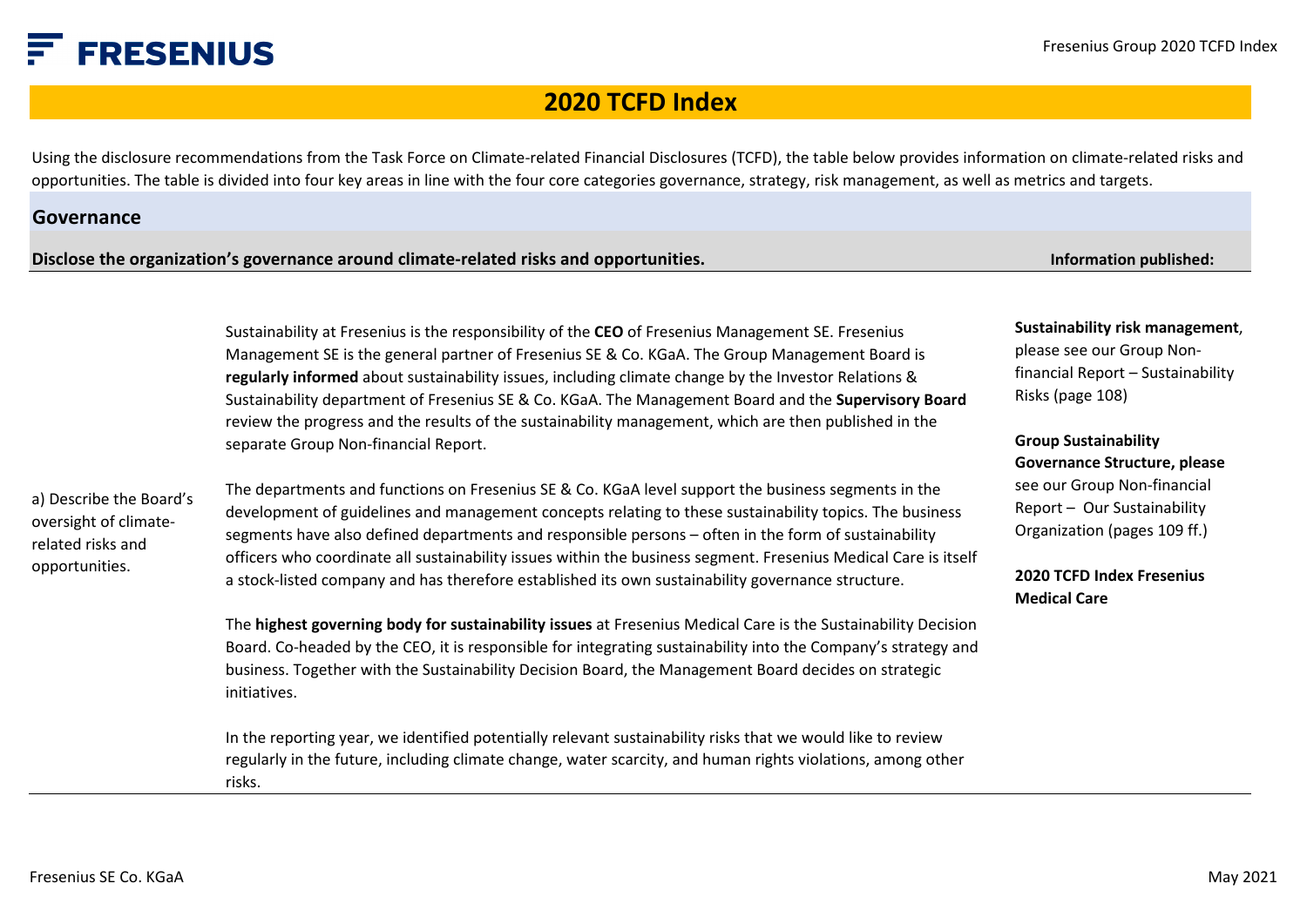**[Sustainability risk management](https://www.fresenius.com/financial_reporting/Fresenius_Annual_Report_2020.pdf)**,

## $F$  FRESENIUS

|                                                                                                          | The identification and assessment of potential sustainability risks (non-financial risks), including climate<br>related risks, initially takes place at both the Group level and in the four business segments via the existing<br>risk management system. Sustainability risks are assessed that are already covered by the existing risk                                                                                                                                                                                                                                                                                                                                                                                                                                                                                                                                                                                                                                                                                                                                                                                                                                                                                                                                                                                                                                                                                                                                                                                                                                                                                           | please see our Group Non-<br>financial Report - Sustainability<br>Risks (page 108) |
|----------------------------------------------------------------------------------------------------------|--------------------------------------------------------------------------------------------------------------------------------------------------------------------------------------------------------------------------------------------------------------------------------------------------------------------------------------------------------------------------------------------------------------------------------------------------------------------------------------------------------------------------------------------------------------------------------------------------------------------------------------------------------------------------------------------------------------------------------------------------------------------------------------------------------------------------------------------------------------------------------------------------------------------------------------------------------------------------------------------------------------------------------------------------------------------------------------------------------------------------------------------------------------------------------------------------------------------------------------------------------------------------------------------------------------------------------------------------------------------------------------------------------------------------------------------------------------------------------------------------------------------------------------------------------------------------------------------------------------------------------------|------------------------------------------------------------------------------------|
|                                                                                                          | catalogs and risk reporting of the Fresenius Group. Potential sustainability risks are discussed on a quarterly<br>basis at Group level by the corporate functions Corporate Compliance, Group Controlling and Investor<br>Relations & Sustainability of Fresenius SE & Co. KGaA and supplemented if necessary. At our business                                                                                                                                                                                                                                                                                                                                                                                                                                                                                                                                                                                                                                                                                                                                                                                                                                                                                                                                                                                                                                                                                                                                                                                                                                                                                                      | <b>2020 TCFD Index Fresenius</b><br><b>Medical Care</b>                            |
| b) Describe management's<br>role in assessing and<br>managing climate-related<br>risks and opportunities | segment Fresenius Medical Care, as part of the Global Sustainability Program, the Global Sustainability<br>department is responsible for analyzing and measuring the overall environmental impact, including climate-<br>related impact, to see how the business segment can further improve our efforts. The progress of the Global<br>Sustainability Program is incorporated in the Management Board's compensation of Fresenius Medical Care<br>in the form of sustainability targets (20% variable component).<br>In the AGM 2021, Fresenius SE & Co. KGaA proposes in agenda item 6 a new compensation system for the<br>Management Board. This Compensation System 2021+ also takes into account non-financial performance<br>targets. These targets are derived from the Company's materiality analysis and relate to sustainability areas<br>of importance to Fresenius, such as quality/patients, employees, innovation/digitalization, compliance and<br>environment. These are initially implemented as qualitative ESG-targets within the Short-Term Incentive for<br>the years 2021 and 2022. This involves measuring the progress of the development of an ESG strategy, with<br>a defined target picture and transparent metrics. The design of the ESG targets is aimed at quantifying the<br>improvement in ESG performance from 2023 onwards, with quantitative targets to be incorporated into the<br>Long-Term Incentive from this date onwards. As an overarching strategic goal, Fresenius intends to<br>significantly improve its ESG performance over the next ten (10) years, based on reported and audited | Agenda item 6, see pages 18 to<br>37 of the agenda to the AGM<br>2021              |
|                                                                                                          | metrics that reflect the Company's sustainability strategy.                                                                                                                                                                                                                                                                                                                                                                                                                                                                                                                                                                                                                                                                                                                                                                                                                                                                                                                                                                                                                                                                                                                                                                                                                                                                                                                                                                                                                                                                                                                                                                          |                                                                                    |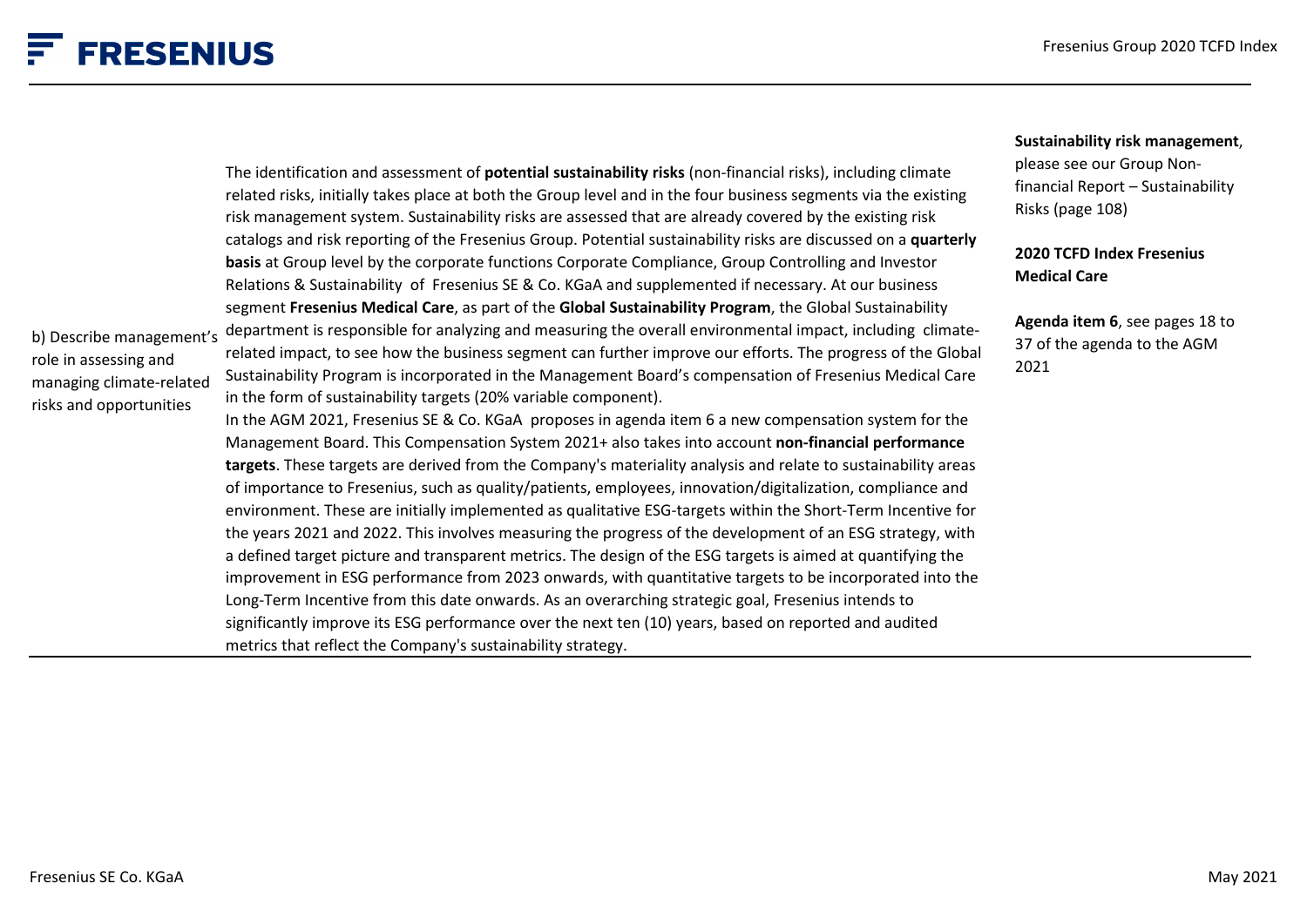#### **Strategy**

planning

| Disclose the actual and potential impacts of climate-related risks and opportunities on the organization's businesses,<br>strategy, and financial planning<br>Information published: |                                                                                                                                                                                                                                                                                                                                                                                                                                                                                                                                                                                                                                                                                                |                                                                                                                       |  |
|--------------------------------------------------------------------------------------------------------------------------------------------------------------------------------------|------------------------------------------------------------------------------------------------------------------------------------------------------------------------------------------------------------------------------------------------------------------------------------------------------------------------------------------------------------------------------------------------------------------------------------------------------------------------------------------------------------------------------------------------------------------------------------------------------------------------------------------------------------------------------------------------|-----------------------------------------------------------------------------------------------------------------------|--|
| a) Describe the climate-<br>related risks and<br>opportunities the                                                                                                                   |                                                                                                                                                                                                                                                                                                                                                                                                                                                                                                                                                                                                                                                                                                | <b>Fresenius Group Annual Report</b><br>2020 (pages 88 ff.)                                                           |  |
| over the short, medium,<br>and long term.                                                                                                                                            | organization has identified For an overview of risks which could have an impact on our business operations, please see our<br>Opportunities and Risks Report in the Annual Report 2020                                                                                                                                                                                                                                                                                                                                                                                                                                                                                                         | <b>2020 TCFD Index Fresenius</b><br><b>Medical Care</b>                                                               |  |
| b) Describe the impact of<br>climate-related risks and<br>opportunities on the<br>organization's businesses,<br>strategy, and financial                                              | In the reporting year, we identified <b>potentially relevant sustainability risks</b> that we will review regularly in<br>the future, including climate change, water scarcity, and human rights violations, among other risks. In the<br>future, we intend to record and assess sustainability risks across the Group in a more harmonized approach<br>together with financial, legal and compliance risks. This will enable us to achieve an integrated view of our<br>impact on the issues (inside-out perspective) on the one hand and the impact of the issues on Fresenius<br>(outside-in) on the other. This allows us to assess their short-, medium- or long-term financial impact as | Sustainability risk management,<br>please see our Group Non-<br>financial Report - Sustainability<br>Risks (page 108) |  |

well as their impact on society and the environment.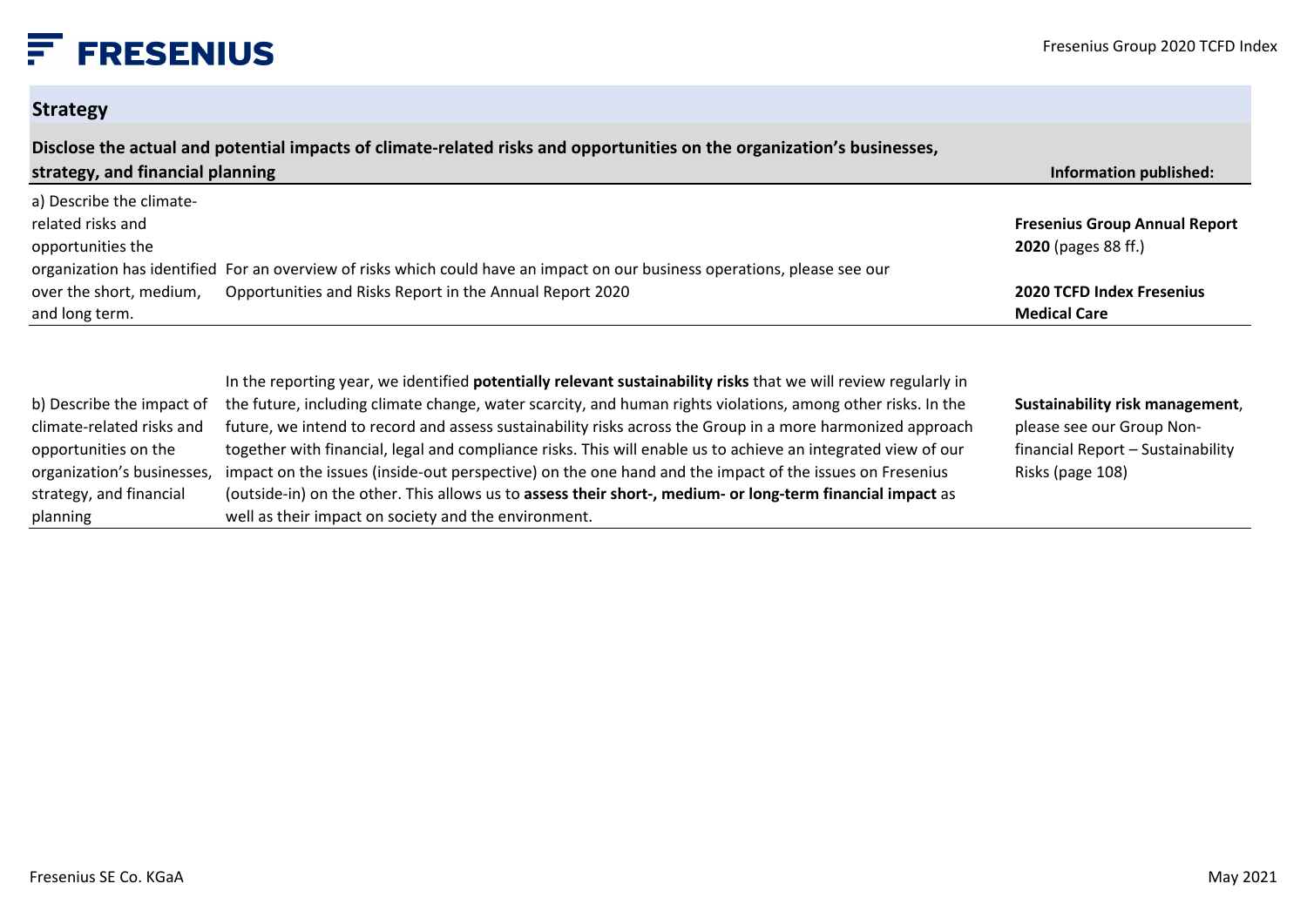|                                                | With the introduction of the EU Directive 2014/95/EU on disclosure of non-financial information, we have                                                                                                                                             |                                     |
|------------------------------------------------|------------------------------------------------------------------------------------------------------------------------------------------------------------------------------------------------------------------------------------------------------|-------------------------------------|
|                                                | the <b>opportunity to promote transparency</b> of our environmental, social and governance (ESG) efforts,                                                                                                                                            |                                     |
|                                                | including those related to climate change. By enhancing the consistency and comparability of our climate                                                                                                                                             |                                     |
|                                                | change information, we help our customers, investors and financial analysts to better evaluate our climate                                                                                                                                           |                                     |
|                                                | change performance and carbon footprint. Transparency around climate change data also plays an increasing<br>role for other relevant stakeholders.                                                                                                   |                                     |
|                                                | Thus, we are convinced that transparency on our initiatives, the resilience of the health care industry as well<br>as the anticipation of shifts in market and consumer preferences provides for a competitive advantage, if<br>managed responsibly. |                                     |
|                                                | To better understand the <i>impact of climate change</i> into our business strategy of the four business segments,                                                                                                                                   |                                     |
| c) Describe the resilience                     | the Management Board of Fresenius decided, to evaluate relevant strategic KPIs for the material matters                                                                                                                                              | <b>2020 TCFD Index Fresenius</b>    |
| of the organization's<br>strategy, taking into | Social, Compliance, Employees, Environment, and Human Rights and define a strategy per business segment<br>for improving and reporting these KPIs. This ambition translates into the structure of the Compensation                                   | <b>Medical Care</b>                 |
| consideration different                        | System 2021+.                                                                                                                                                                                                                                        | <b>Agenda item 6 - Compensation</b> |
| climate-related scenarios,                     |                                                                                                                                                                                                                                                      | System 2021+, see pages 18 to       |
| including a 2°C or lower                       | Ambition: We aim to comprehensively analyze the potential impact of climate change on our organization                                                                                                                                               | 37 of the agenda to the AGM         |
| scenario.                                      | and our markets going forward.                                                                                                                                                                                                                       | 2021                                |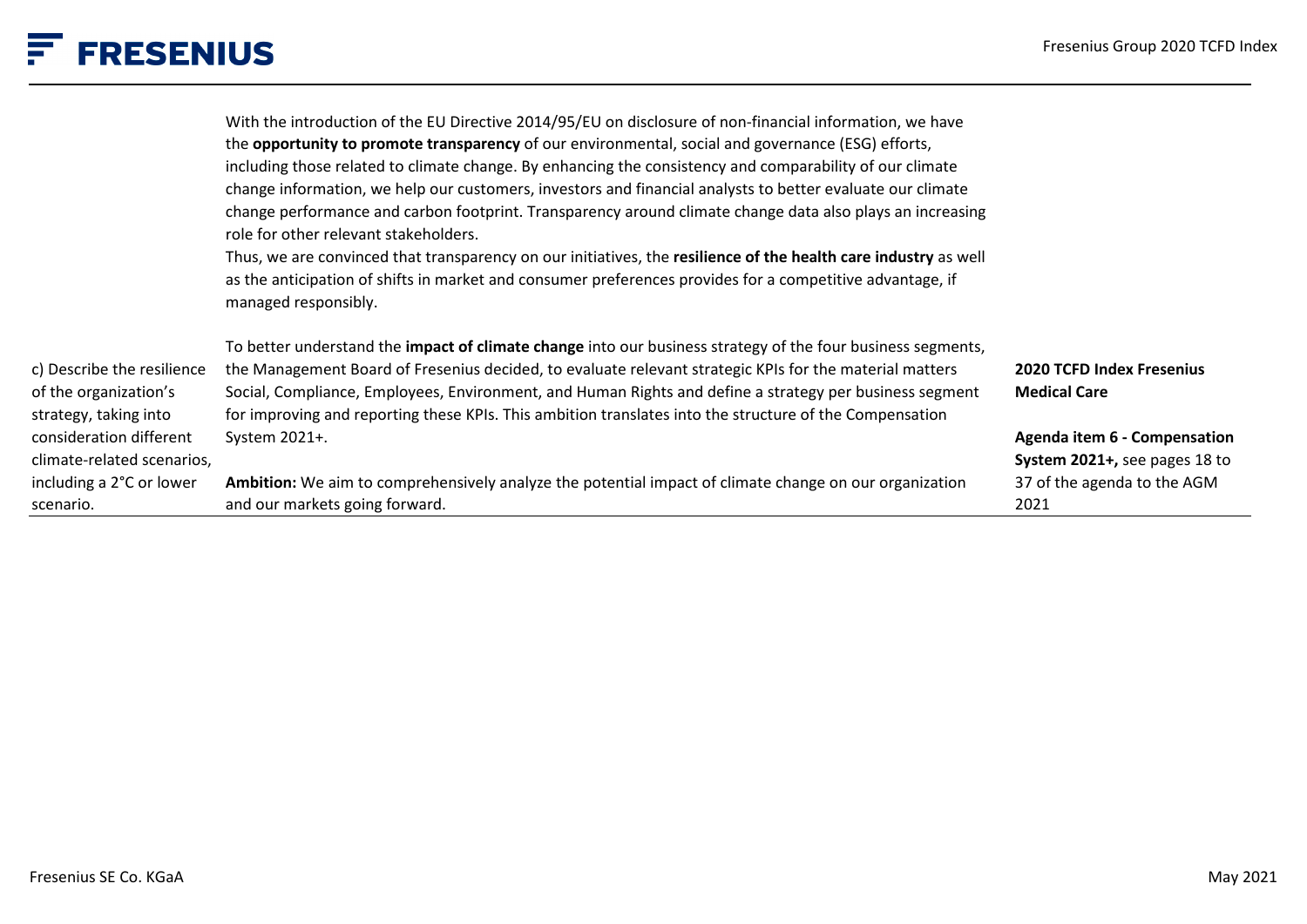### **Risk Management**

| Disclose how the organization identifies, assesses, and manages climate-related risks. |                                                                                                                                                                                                                               | <b>Information published:</b>                                                                       |
|----------------------------------------------------------------------------------------|-------------------------------------------------------------------------------------------------------------------------------------------------------------------------------------------------------------------------------|-----------------------------------------------------------------------------------------------------|
|                                                                                        |                                                                                                                                                                                                                               | <b>Opportunities and Risk Report,</b><br>please see Fresenius Group<br>Annual Report 2020 (pages 88 |
|                                                                                        | At Fresenius Group, the identification and assessment of potential sustainability risks (non-financial risks)<br>initially takes place at both the Group level and in the four business segments via the existing risk        | $\mathsf{ff.}$                                                                                      |
|                                                                                        | management system. For this purpose, sustainability risks are assessed that are already covered by the                                                                                                                        | Sustainability risk management,                                                                     |
| a) Describe the                                                                        | existing risk catalogs and risk reporting of the Fresenius Group. In an additional step, potential sustainability<br>risks are discussed on a quarterly basis at Group level by the corporate functions Corporate Compliance, | please see our Group Non-<br>financial Report - Sustainability                                      |
| organization's processes<br>for identifying and                                        | Group Controlling and Investor Relations & Sustainability of Fresenius SE&Co.KGaA and supplemented if<br>necessary.                                                                                                           | Risks (page 108)                                                                                    |
| assessing climate-related                                                              |                                                                                                                                                                                                                               | <b>2020 TCFD Index Fresenius</b>                                                                    |
| risks.                                                                                 |                                                                                                                                                                                                                               | <b>Medical Care</b>                                                                                 |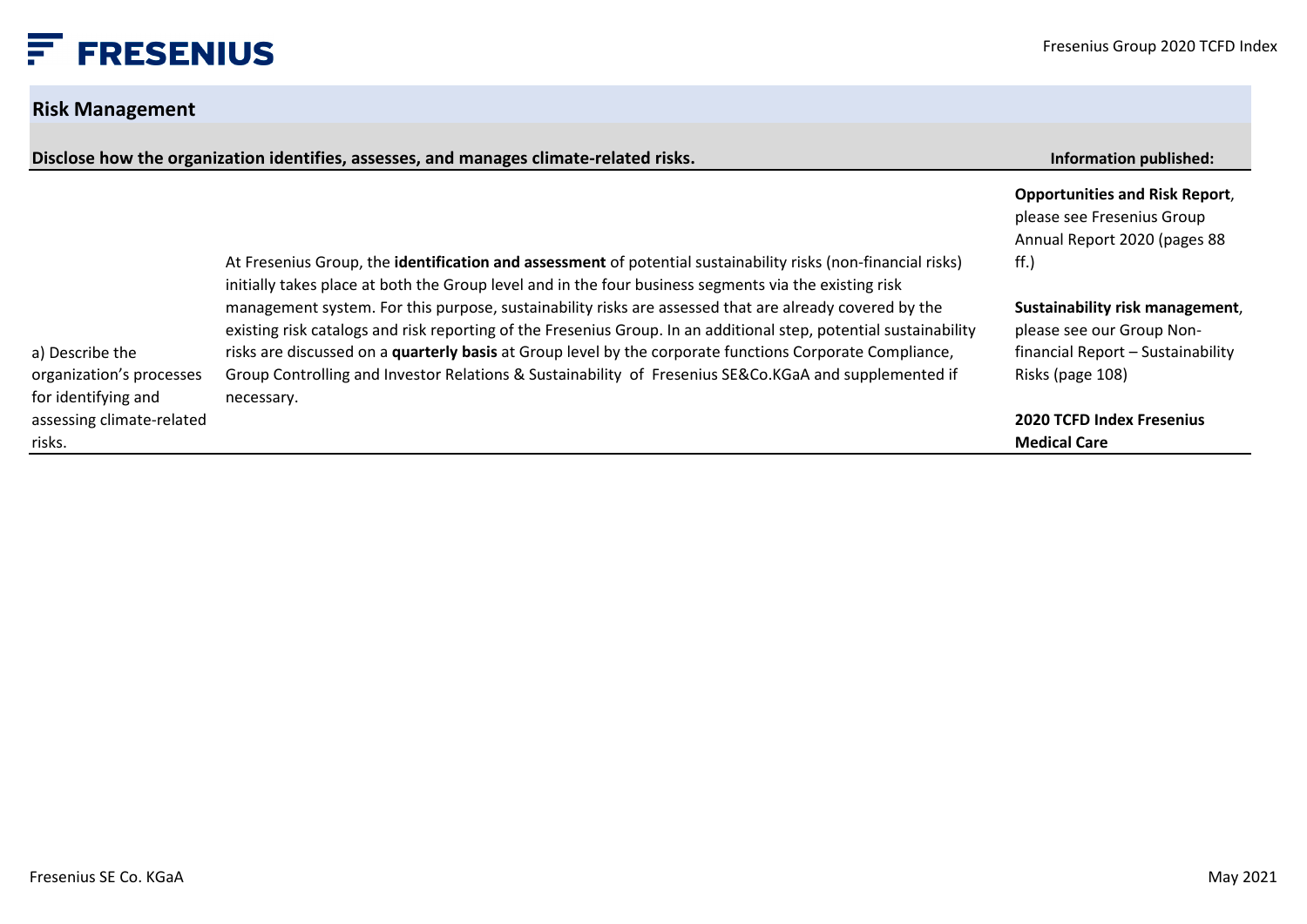| b) Describe the<br>organization's processes<br>for managing climate-<br>related risks | In the reporting year, we identified potentially relevant sustainability risks that we would like to review<br>regularly in the future, including climate change, water scarcity, and human rights violations, among other<br>risks. In the future, we intend to record and assess sustainability risks across the Group in a more<br>harmonized approach together with financial, legal and compliance risks. This will enable us to achieve an<br>integrated view of our impact on the issues (inside-out perspective) on the one hand and the impact of the<br>issues on Fresenius (outside-in) on the other. This allows us to assess their short-, medium- or long-term<br>c) Describe how processes financial impact as well as their impact on society and the environment. | <b>Opportunities and Risk Report,</b><br>please see Fresenius Group<br>Annual Report 2020 (pages 88<br>$\mathsf{ff.}$<br>Sustainability risk management,<br>please see our Group Non- |
|---------------------------------------------------------------------------------------|------------------------------------------------------------------------------------------------------------------------------------------------------------------------------------------------------------------------------------------------------------------------------------------------------------------------------------------------------------------------------------------------------------------------------------------------------------------------------------------------------------------------------------------------------------------------------------------------------------------------------------------------------------------------------------------------------------------------------------------------------------------------------------|---------------------------------------------------------------------------------------------------------------------------------------------------------------------------------------|
| for identifying, assessing,                                                           |                                                                                                                                                                                                                                                                                                                                                                                                                                                                                                                                                                                                                                                                                                                                                                                    | financial Report - Sustainability                                                                                                                                                     |
| and managing climate-                                                                 | In 2020, our business segment Fresenius Medical Care has performed a water-stress assessment of its<br>related risks are integrated manufacturing sites using the TCFD methodology.                                                                                                                                                                                                                                                                                                                                                                                                                                                                                                                                                                                                | Risks (page 108)                                                                                                                                                                      |
| into the organization's                                                               |                                                                                                                                                                                                                                                                                                                                                                                                                                                                                                                                                                                                                                                                                                                                                                                    | <b>2020 TCFD Index Fresenius</b>                                                                                                                                                      |
| overall risk management.                                                              |                                                                                                                                                                                                                                                                                                                                                                                                                                                                                                                                                                                                                                                                                                                                                                                    | <b>Medical Care</b>                                                                                                                                                                   |
| <b>Metrics and targets</b>                                                            |                                                                                                                                                                                                                                                                                                                                                                                                                                                                                                                                                                                                                                                                                                                                                                                    |                                                                                                                                                                                       |
|                                                                                       | Disclose the metrics and targets used to assess and manage relevant climate-related risks and opportunities                                                                                                                                                                                                                                                                                                                                                                                                                                                                                                                                                                                                                                                                        | Information published:                                                                                                                                                                |
|                                                                                       | We measure and assess several key performance indicators as part of our environmental management. This                                                                                                                                                                                                                                                                                                                                                                                                                                                                                                                                                                                                                                                                             |                                                                                                                                                                                       |
| a) Disclose the metrics                                                               | includes water and energy consumption, facilities in water-stressed areas, Scope 1 and 2 greenhouse gas                                                                                                                                                                                                                                                                                                                                                                                                                                                                                                                                                                                                                                                                            | <b>Fresenius Group Non-financial</b>                                                                                                                                                  |
| used by the organization                                                              | emissions, production sites and health care facilities with ISO 14001 as well as ISO 50001 certification, and                                                                                                                                                                                                                                                                                                                                                                                                                                                                                                                                                                                                                                                                      | Report 2020, please see section                                                                                                                                                       |
| to assess climate-related<br>risks and opportunities in                               | resource-friendly products. We calculate our Scope 1 and 2 greenhouse gas emissions following the<br>methodology of the Greenhouse Gas Protocol, using the latest of version of the UK Department for                                                                                                                                                                                                                                                                                                                                                                                                                                                                                                                                                                              | "Environment" (pages 169 ff.)                                                                                                                                                         |
| line with its strategy and                                                            | Environment, Food and Rural Affairs (DEFRA) as well as the emission factors of the International Energy                                                                                                                                                                                                                                                                                                                                                                                                                                                                                                                                                                                                                                                                            | <b>2020 TCFD Index Fresenius</b>                                                                                                                                                      |

risk management process. Agency for electricity consumption.

**Medical Care**